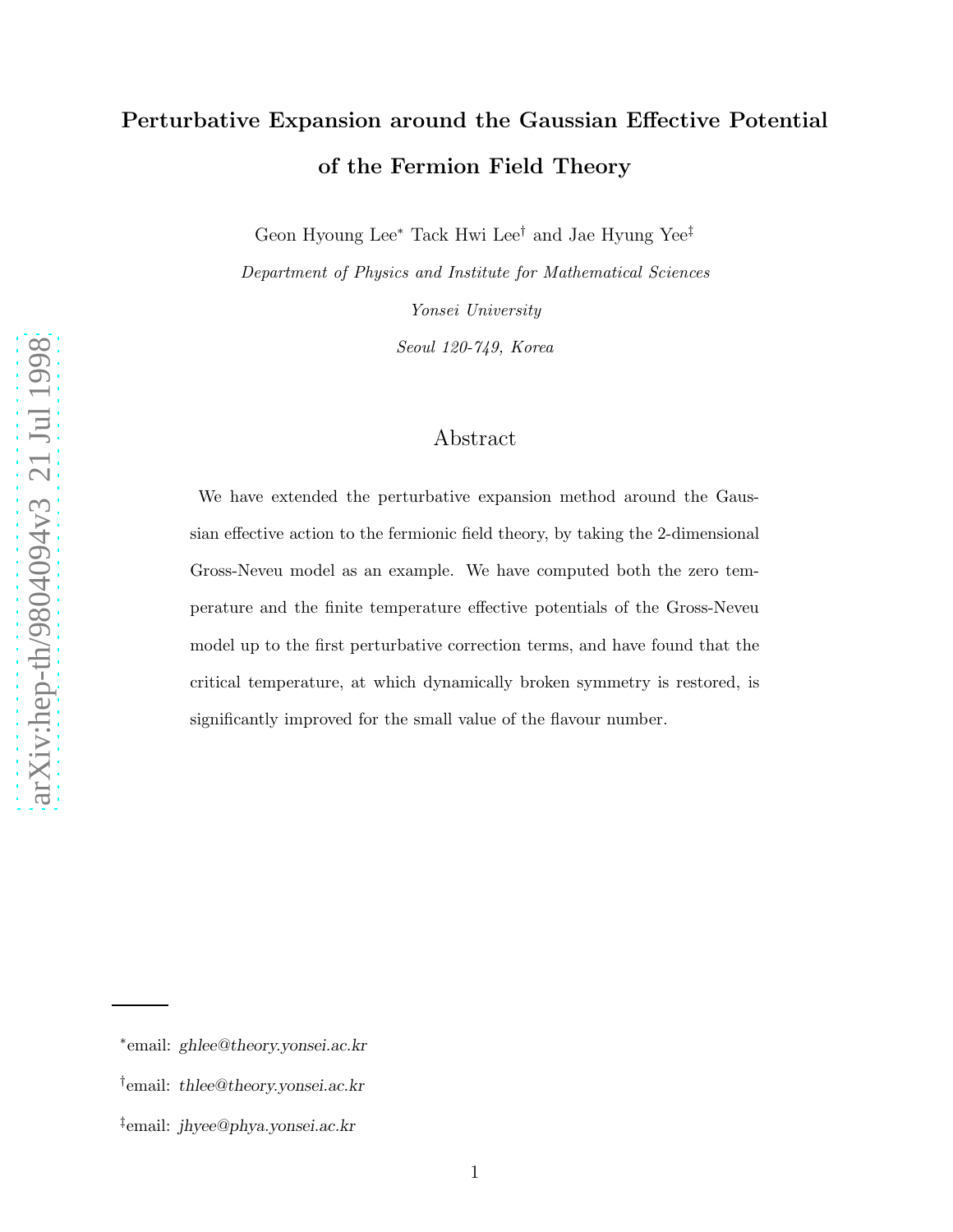#### I. INTRODUCTION

One of the most important problems in quantum field theory is to develop efficient methods of non-perturbative approximation. The variational Gaussian approximation method has provided an efficient and convenient device in obtaining non-perturbative information from various quantum field theories [\[1](#page-12-0)]. The variational method, however, has a serious shortcoming that it does not provide a systematic technique to compute the correction terms to the approximation. Efforts to establish systematic method to improve the variational approximation have been made by the authors of Ref.[[2\] \[3](#page-12-0)].

Recently a systematic method of perturbative expansion around the Gaussian effective action(GEA) $|4|$  $|4|$  $|4|$  has been developed based on the background field method  $|5|$ . This method provides an efficient device to compute the generating functionals for the one-particleirreducible Green's functions in perturbation series, whose zeroth order term is the GEA. For the effective potentials of time-independent systems, the result of this method is the same as that of the variational perturbation theory developed by Cea an Tedesco[[3\]](#page-12-0). It has been shown, for the quantum mechanical anharmonic oscillator, that the perturbative correction greatly improves the Gaussian approximation even at the first non-trivial correction level [\[4](#page-12-0)].

It is the purpose of this paper to extend the perturbative expansion method around GEA to the case of fermionic field theories. In the next section a brief review on background field method is given. We then develop the perturbative expansion method around GEA for the two-dimensional Gross-Neveu model. In section [III](#page-8-0), we evaluate the finite temperature effective potential for the Gross-Neveu model [\[6](#page-13-0)], and show how the perturbative correction improves the critical temperature, at which dynamically broken symmetry is restored, from that of the Gaussian approximation. We conclude with some discussions in the last section.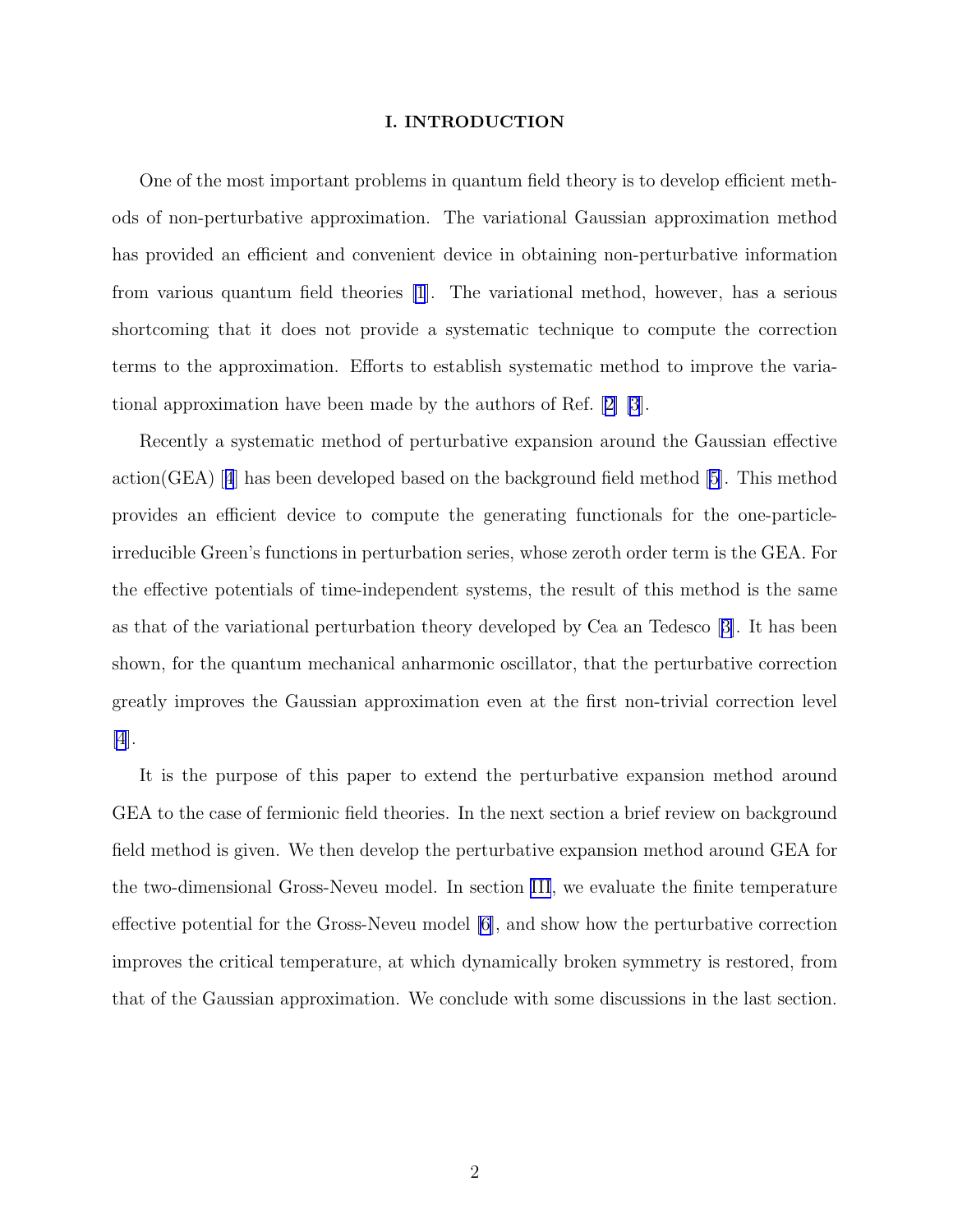## <span id="page-2-0"></span>II. PERTURBATIVE EXPANSION AROUND THE GAUSSIAN EFFECTIVE ACTION OF THE GROSS-NEVEU MODEL

To give a brief review on the background field method[[5\]](#page-12-0), we start from the action

$$
S[\phi] = \int d^d x \mathcal{L}[\phi(x), \partial_\mu \phi(x)], \qquad (1)
$$

in the d-dimensional space-time, where  $\phi$  can be a bosonic or fermionic field variable. The generating functional for Green's functions is defined by

$$
\langle 0 + |0 - \rangle^J \equiv e^{iW} \equiv \int \mathcal{D}\varphi e^{iS[\varphi] + iJ\varphi}, \tag{2}
$$

where  $W[J]$  is the generating functional for the connected Green's functions,  $J$  is the external source, and the integral convension,  $J\phi \equiv \int d^dx J(x)\phi(x)$ , is used in the exponent. The vacuum expectation value of the field operator in the presence of external source is defined by

$$
\hat{\varphi} \equiv \langle \phi(x) \rangle^J = \frac{\delta}{\delta J(x)} W[J], \tag{3}
$$

and the effective action is defined by the Legendre transformation,

$$
\Gamma[\hat{\varphi}] \equiv W[J] - \hat{\varphi}J. \tag{4}
$$

The functional derivative of  $\Gamma[\hat{\varphi}]$  with respect to  $\hat{\varphi}$  gives,

$$
\frac{\delta}{\delta \hat{\varphi}} \Gamma[\hat{\varphi}] = -J,\tag{5}
$$

which is of the same form as the classical equation of motion.

We now introduce a new action  $S[\phi+B]$  obtained by shifting the field  $\phi$  by a background field B. This new action defines a new effective action  $\tilde{\Gamma}[\tilde{\varphi}, B]$ , where  $\tilde{\varphi}$  is vacuum expectation value of  $\phi$  field in the presence of the background field B. One can then show that the effective  $\arctan(4)$  can be represented as,

$$
\Gamma[\hat{\varphi}] = \tilde{\Gamma}[\tilde{\varphi} = 0, B]|_{B = \hat{\varphi}}.
$$
\n(6)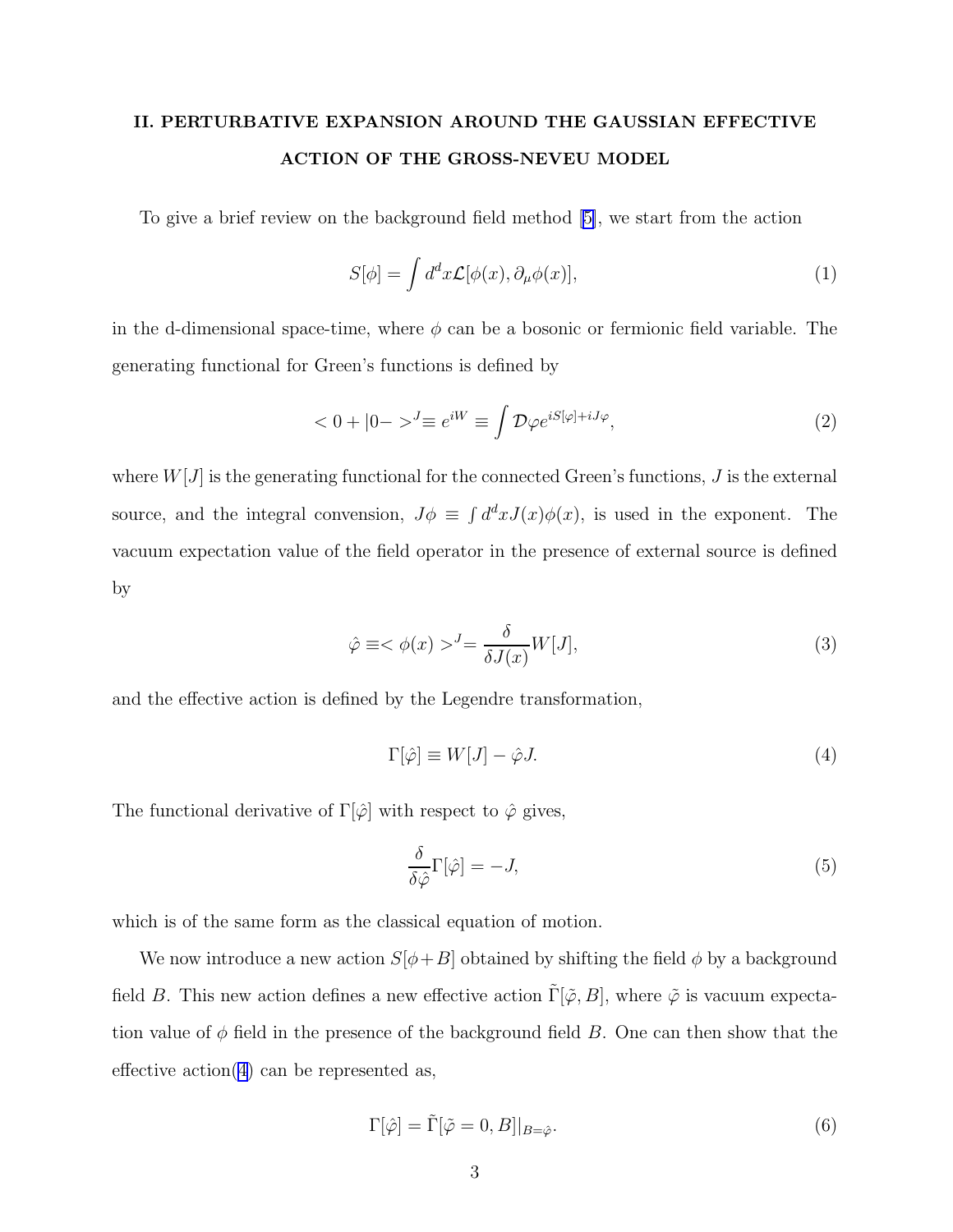<span id="page-3-0"></span>In other words, the effective action  $\Gamma[\hat{\varphi}]$  can be obtained by summing all the one- $\tilde{\varphi}$ -particleirreducible diagrams with no external  $\tilde{\varphi}$  lines. This greatly simplifies the perturbative computation of the effective action.

It has been shown in ref.[[4\]](#page-12-0) that one can rearrange the diagrams in the effective action ([6](#page-2-0)) in such a way that the propagator used in the perturbative expansion becomes that of the Gaussian approximation, and the zeroth order term of the effective action consists of the GEA.

To extend this method to the case of fermionic field theories, we consider the 2 dimensional Gross-Neveu model[[6\]](#page-13-0) described by the Langrangian density,

$$
\mathcal{L}_0 = \bar{\psi}_{\alpha} i \partial \psi_{\alpha} - g \bar{\psi}_{\alpha} \psi_{\alpha} \sigma - \frac{1}{2} \sigma^2, \ \alpha = 1, 2, 3...N, \tag{7}
$$

where  $\psi_{\alpha}$  is 2-dimensional Dirac field with  $\alpha$  denoting the flavour component. The generating functional for Green's functions is then given by,

$$
Z[\eta, \bar{\eta}, J] = \int \mathcal{D}\bar{\psi}\mathcal{D}\psi \mathcal{D}\sigma e^{i\int d^2x \mathcal{L}_0 + i\bar{\eta}\psi + i\bar{\psi}\eta + i\sigma J}.
$$
 (8)

We are interested in the effective action as a functional of the vacuum expetation value of the composite field operator,  $\langle \sigma \rangle = -g \langle \bar{\psi} \psi \rangle$ , and thus we shift only the composite operator;  $\sigma \to \sigma + B$ . Then the generating functional for the Green's functions in the presence of the background field  $B$  is given by

$$
\tilde{Z}[\eta, \bar{\eta}, J, B] = \int \mathcal{D}\bar{\psi}\mathcal{D}\psi\mathcal{D}\sigma e^{i\int d^{2}x\bar{\psi}\partial\psi - \frac{1}{2}(\sigma+B)^{2} - g\bar{\psi}\psi(\sigma+B) + i\bar{\eta}\psi + i\bar{\psi}\eta + i\sigma J} \n= e^{-\frac{i}{2}B^{2}}e^{-iB\frac{\delta}{i\delta J}}e^{ig\frac{\delta}{i\delta\eta}\frac{\delta}{i\bar{\eta}}}\int \mathcal{D}\bar{\psi}\mathcal{D}\psi\mathcal{D}\sigma e^{i\int d^{2}x\bar{\psi}K^{-1}\psi + i\bar{\eta}\psi + i\bar{\psi}\eta + i\sigma J} \n= det(K^{-1})det(-iK_{B}^{\frac{1}{2}})e^{-\frac{i}{2}B^{2}}e^{-iB\frac{\delta}{i\delta J}}e^{-g\frac{\delta}{\delta\eta_{a}}\frac{\delta}{\delta\bar{\eta}}}\bar{e}^{\bar{\eta}K\eta + \frac{1}{2}JK_{B}J},
$$
\n(9)

where

$$
K^{-1} = -(\partial + igB)
$$
  
\n
$$
K_B^{-1} = -i.
$$
\n(10)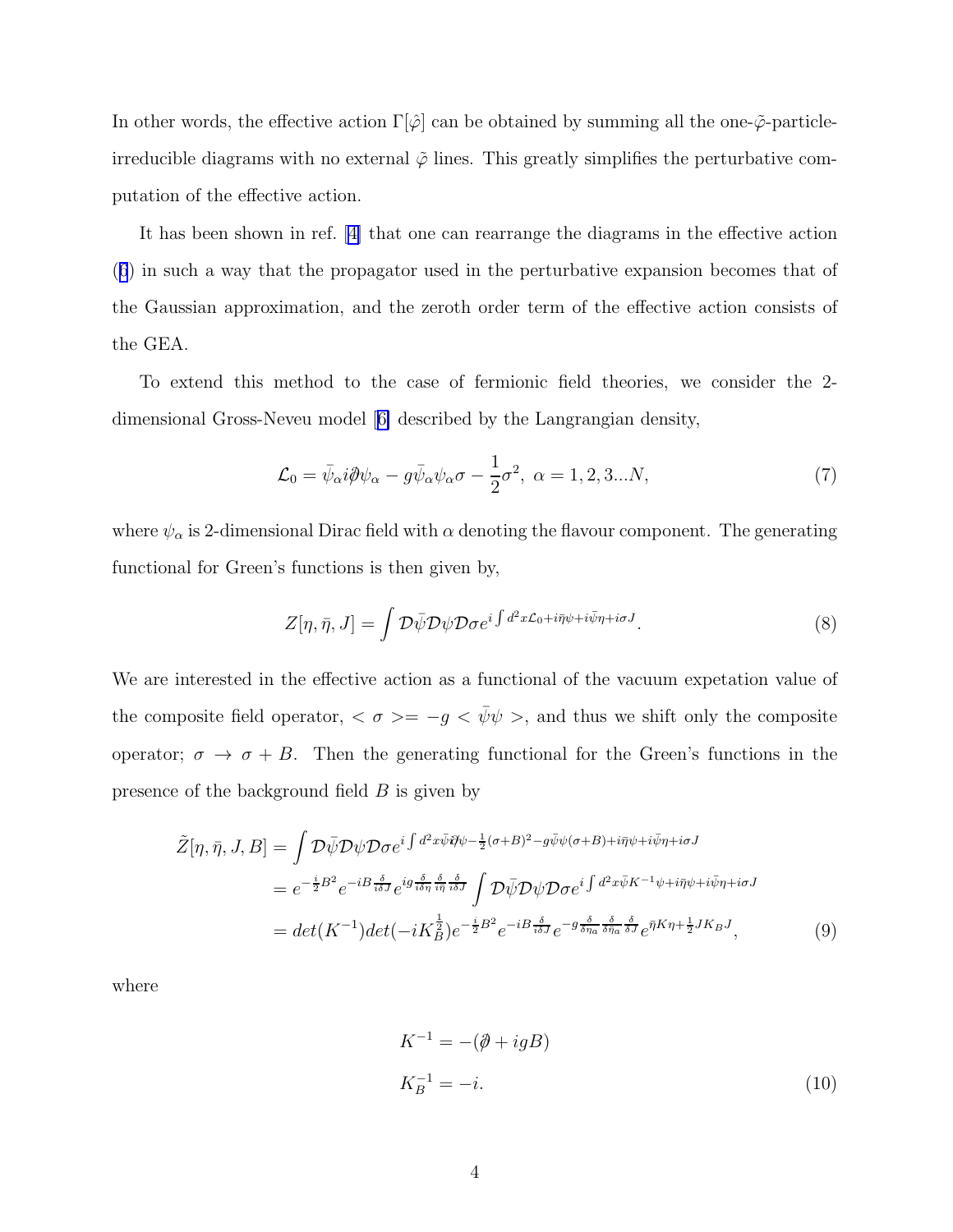<span id="page-4-0"></span>The first three factors of the last line of([9\)](#page-3-0) represent the one-loop effective action, and the remaining factor, upon setting  $\tilde{\sigma} = \frac{1}{i}$ i  $\frac{\delta}{\delta J} log \tilde{Z} [\eta, \bar{\eta}, J, B] = 0$ , gives the higher loop contributions to the effective action. Note that the fermion propagator in Eq.[\(10](#page-3-0)) already contains the interaction effect through the background field  $B$ , which is the reason why the procedure of computing higher loop contributions is simplified.

In order to rearrange the generating functional so that the functional derivative terms in Eq.[\(9](#page-3-0)) represent the perturbative expansion around GEA, we follow the procedure of ref. [\[4](#page-12-0)]. To do this, we consider the following relation,

$$
\frac{\delta}{\delta \eta_a^x} \frac{\delta}{\delta \bar{\eta}_a^x} \frac{\delta}{\delta J^x} e^{\bar{\eta}G\eta + \frac{1}{2}JG_B J} = [G_{aa}^{xx} + (G\eta)_a^x (\bar{\eta}G)_a^x](G_B J)^x e^{\bar{\eta}G\eta + \frac{1}{2}JG_B J}.
$$
\n(11)

where the repeated index  $x$  implies the integration over  $x$ , and  $G$  and  $G_B$  are arbitrary two-point Green's functions for fermionic and bosonic fields, respectively. Note that this type of functional derivative appears in the expansion of the functional derivative factor in Eq. $(9)$  $(9)$ . Eq. $(11)$  contains a diagram where an internal line coming out of a point goes back to the same point(cactus-type diagram) which constitues GEA, i.e., the first term in the right-hand side of Eq.(11).

To extract such cactus-type diagrams out of the perturbative expansion, we define the primed functional derivative as,

$$
\left(\frac{\delta}{\delta \eta_a^x} \frac{\delta}{\delta \bar{\eta}_a^x} \frac{\delta}{\delta J^x}\right)' \equiv \frac{\delta}{\delta \eta_a^x} \frac{\delta}{\delta \bar{\eta}_a^x} \frac{\delta}{\delta J^x} + G_{aa}^{xx} \frac{\delta}{\delta J^x}.
$$
\n(12)

Then the primed derivative acting on the generating functional becomes,

$$
\left(\frac{\delta}{\delta\eta_a x} \frac{\delta}{\delta\bar{\eta}_a^x} \frac{\delta}{\delta J^x}\right)' e^{\bar{\eta}G\eta + \frac{1}{2}JG_B J} = (\bar{\eta}G)^x_a (G\eta)^x_a (G_B J)^x e^{\bar{\eta}G\eta + \frac{1}{2}JG_B J},\tag{13}
$$

which does not contain any cactus-type diagrams. In order to express the generating func-tional [\(9](#page-3-0)) in terms of the primed derivative, we need to find Green's functions  $G$  and  $G_B$ which satisfy,

$$
e^{-g\frac{\delta}{\delta\eta_a}\frac{\delta}{\delta\bar{\eta}_a}\frac{\delta}{\delta J}}e^{\bar{\eta}K\eta+\frac{1}{2}JK_BJ}
$$
  
= 
$$
Ne^{A\frac{\delta}{\delta J}}e^{-g(\frac{\delta}{\delta\eta_a}\frac{\delta}{\delta\bar{\eta}_a}\frac{\delta}{\delta J})'}e^{\bar{\eta}G\eta+\frac{1}{2}JG_BJ}.
$$
 (14)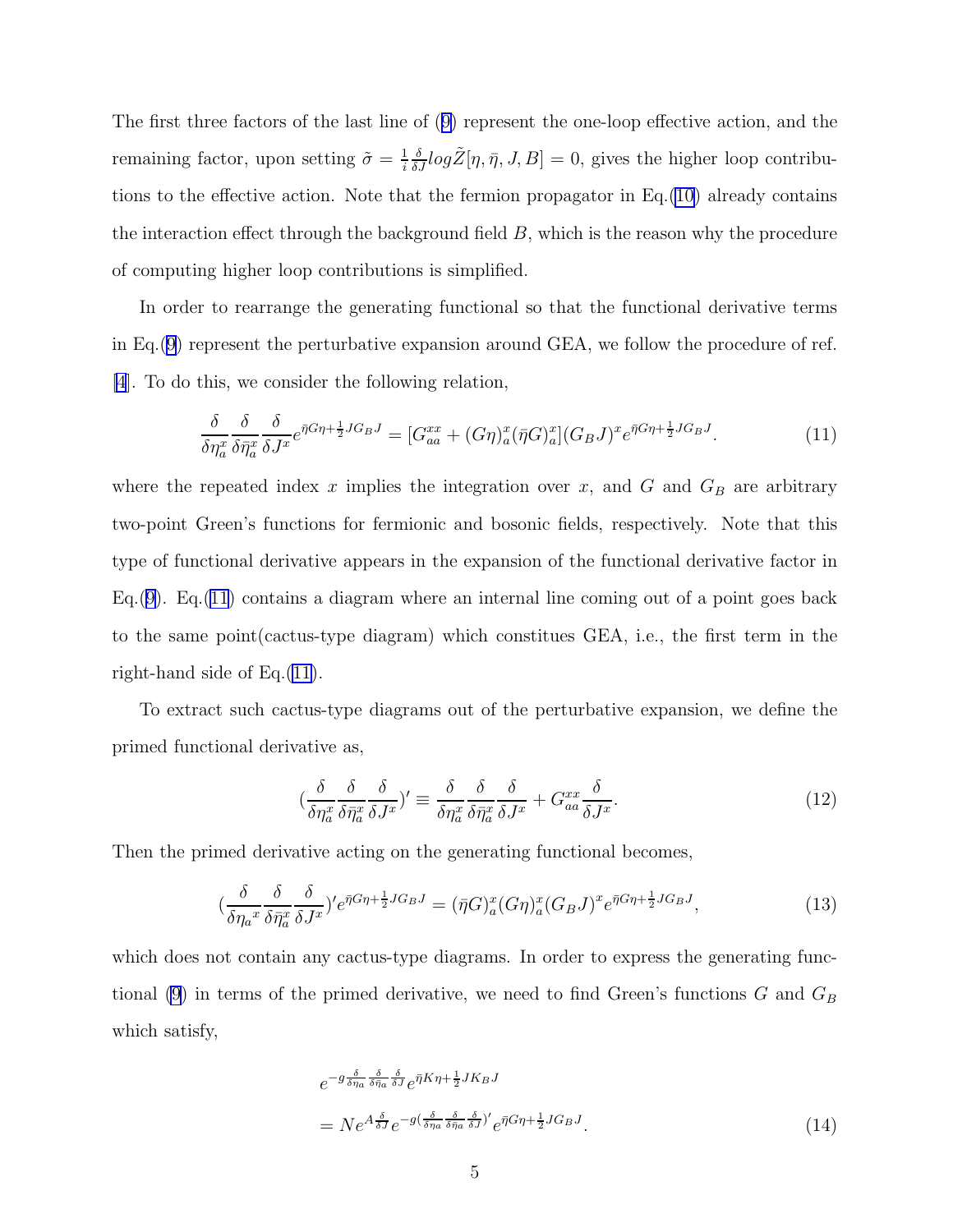By using the definition of the primed derivative  $(12)$ , we easily find  $G, G_B, N$  and A that satisfy [\(14\)](#page-4-0):

$$
N = 1
$$
  
\n
$$
A = -gG_{aa}
$$
  
\n
$$
G = K
$$
  
\n
$$
G_B = K_B,
$$
\n(15)

where the new Green's functions G and  $G_B$  are the same as those of Eq.([10\)](#page-3-0). The reason why the Green's functions  $G$  and  $G_B$  are simple in this case is that we have introduced the composite operator  $\sigma$ , which turns the four fermion interaction into the three particle interaction. From Eqs. $(9)$  $(9)$  and $(14)$  $(14)$  one finally obtains the effective action:

$$
e^{i\Gamma[B]} = \tilde{Z}[\eta, \bar{\eta}, J, B] \mid_{\tilde{\sigma}=0}
$$
  
=  $det(K^{-1})det(-iK_B^{\frac{1}{2}})e^{-\frac{i}{2}B^2}I[B],$  (16)

where

$$
I[B] = e^{-(B+gK_{aa})\frac{\delta}{\delta J}}e^{-g(\frac{\delta}{\delta \eta_a}\frac{\delta}{\delta \bar{\eta}_a}\frac{\delta}{\delta J})'}e^{\bar{\eta}K\eta + \frac{1}{2}JK_BJ}\mid_{\tilde{\sigma}=0}.
$$
 (17)

Since the functional  $I[B]$  does not contain any cactus-type diagrams, the coeffient of  $I[B]$ inEq.(16) gives rise to the GEA as in the case of scalar  $\phi^4$  theory [[4\]](#page-12-0). Since I[B] can be expanded as a power series in the coupling constant  $g$ , we have the perturbative expansion of the effective action around GEA.

The linear term in the exponent of Eq.(17) generates tadpole diagrams, which does not contributeto the effetive action [[4\]](#page-12-0). Note that  $Eq.(17)$  has the same struture as the higher order contribution part of  $(9)$  except that Eq. $(17)$  involves only the primed derivative. We can therefore compute the perturbative correction terms to GEA using the same procedure as the conventional background field method, by using the Feynman rule(in momemtum space),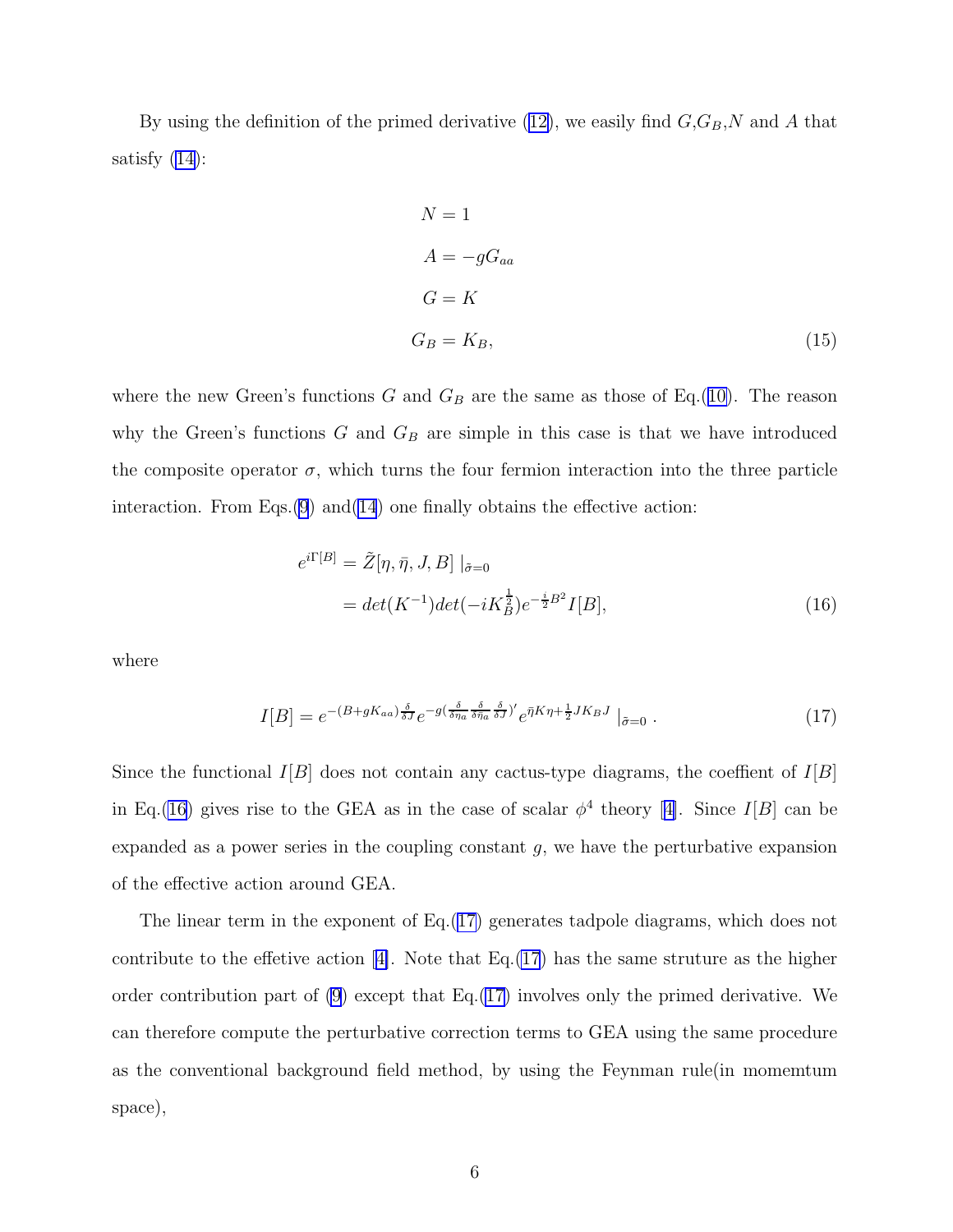*propagators*: 
$$
K = \frac{i}{\gamma \cdot p + m}
$$
,  $m = gB$ ,  
\n $K_B = i$ ,  
\n*vertex*:  $-g$ ,  
\n*loop integral*:  $\int \frac{d^2p}{2\pi^2}$ . (18)

<span id="page-6-0"></span>Thus the perturbative correction,  $I[B]$ , to GEA consists of one  $\tilde{\sigma}$ -particle-irreducible bubble diagrams with no external lines and without cactus-type diagrams, as in the case of  $\phi^4$  $\phi^4$ theory [4].

Up to the first non-trivial contribution from  $I[B]$ , the effective action for the Gross-Neveu model can easily be shown to be,

$$
\Gamma = -iTr \ln(K^{-1}) - \frac{1}{2}B^2 + ig^2(K_B)_{xy}(K_{ca})_{xy}(K_{ac})_{xy},\tag{19}
$$

where the first two terms are the GEA and the last term is the first order perturbative correction to GEA.

The effective potential is defined by

$$
V_{eff}[B] \equiv -\frac{\Gamma[B]}{\int d^2x},\tag{20}
$$

where  $B$  is the space-time independent background field. Thus the effective potential of the Gross-Neveu model, up to the first order perturbative correction term, is given by

$$
V_{eff}(m) = V_G(m) + V_P(m),\tag{21}
$$

where  $V_G$  is the Gaussian effective potential,

$$
V_G = \frac{1}{2}B^2 - N \int \frac{dp}{2\pi} \sqrt{p^2 + m^2} = \frac{m^2}{2g^2} + \frac{Nm^2}{4\pi^2} (\ln\frac{m^2}{\Lambda^2} - 1),\tag{22}
$$

and  $V_P$  is the perturbative correction,

$$
V_P = \frac{N}{2}g^2m^2\left[\int \frac{dp}{2\pi} \frac{1}{\sqrt{p^2 + m^2}}\right]^2 = \frac{Ng^2}{8\pi^2}m^2(\ln\frac{m^2}{\Lambda^2})^2,\tag{23}
$$

with  $\Lambda$  being the ultraviolet momentum cutoff.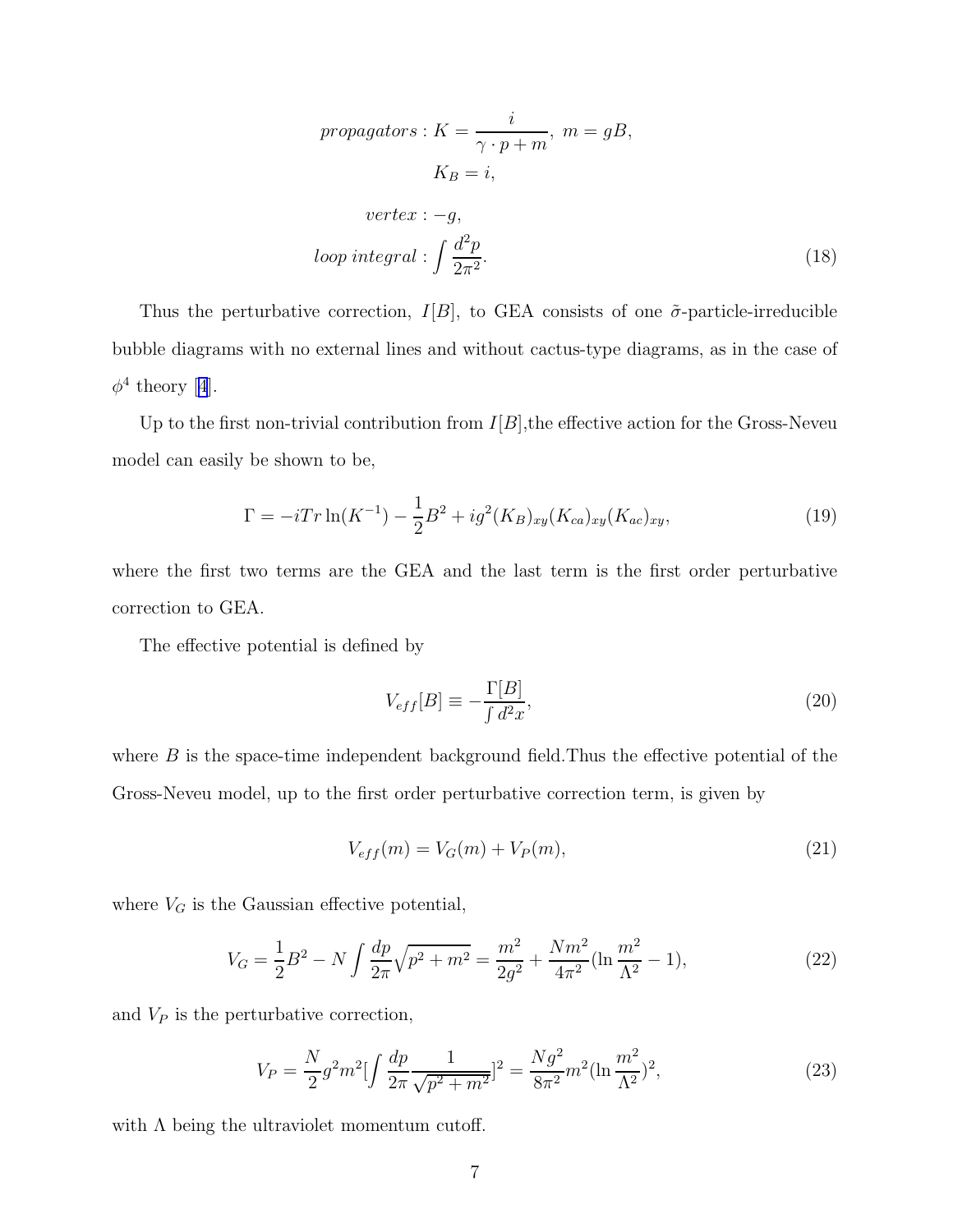<span id="page-7-0"></span>To extract physical information from the effective potentials  $V_G$  or  $V_{eff}$ , we need to renormalize them. We can renormalize the effective potentials by requiring the renormalization conditions,

$$
\frac{d^2V}{dm^2}\Big|_{m=m_0} = \frac{1}{g_R^2},\tag{24}
$$

$$
g\sigma = g_R \sigma_R,\tag{25}
$$

where  $m_0$  represents a renormalization point.

For the Gaussian effective potential,  $V_G$ , the renormalization condition becomes

$$
\frac{d^2V_G}{dm^2}\Big|_{m=m_0} = \frac{1}{g_R^2} = \frac{1}{g^2} + \frac{N}{2\pi}(\ln\frac{m_0^2}{\Lambda^2} + 2). \tag{26}
$$

Substituting Eq.(26) into [\(22](#page-6-0)), one obtains the renormalized Gaussian effective potential,

$$
V_G = \frac{1}{2} \frac{m^2}{g_R^2} + \frac{N m^2}{4\pi} (\ln \frac{m^2}{m_0^2} - 3),\tag{27}
$$

which is equivalent to that of the large- $N$  approximation [\[6](#page-13-0)].

For the perturbatively corrected Gaussian effective potential,  $V_{eff}$  of Eq.[\(21](#page-6-0)), the renormalization condition (25) becomes

$$
\frac{d^2V}{dm^2}\Big|_{m=m_0} = \frac{1}{g_R^2} = \frac{1}{g^2} + \frac{N}{2\pi}(\ln\frac{m_0^2}{\Lambda^2} + 2) + \frac{Ng^2}{4\pi^2}[\ln\frac{m_0^2}{\Lambda^2} + 6\ln\frac{m_0^2}{\Lambda^2} + 4].\tag{28}
$$

Requiring that the renormalized coupling constant  $g_R$  be finite, we find the condition,

$$
g^{2} = \pi(-1 \pm \sqrt{1 - \frac{4}{N}})/\ln \frac{m_{0}^{2}}{\Lambda^{2}},
$$
\n(29)

for which the effective potential can be made finite. The case of the negative sign in Eq.(29) leads to unphysical theory. Taking the case of positive sign in Eq.(29), we finally obtain the renormalized effective potential,

$$
V = \frac{1}{2} \frac{m^2}{g_R^2} + N \sqrt{1 - \frac{4}{N} \frac{m^2}{4\pi}} (\ln \frac{m^2}{m_0^2} - 3),\tag{30}
$$

which clearly shows that the higher order corrections to the Gaussian or the large  $N$  approximation. This shows that our method is meanigful when  $N$  is lager than 4 for the Gross-Neveu model.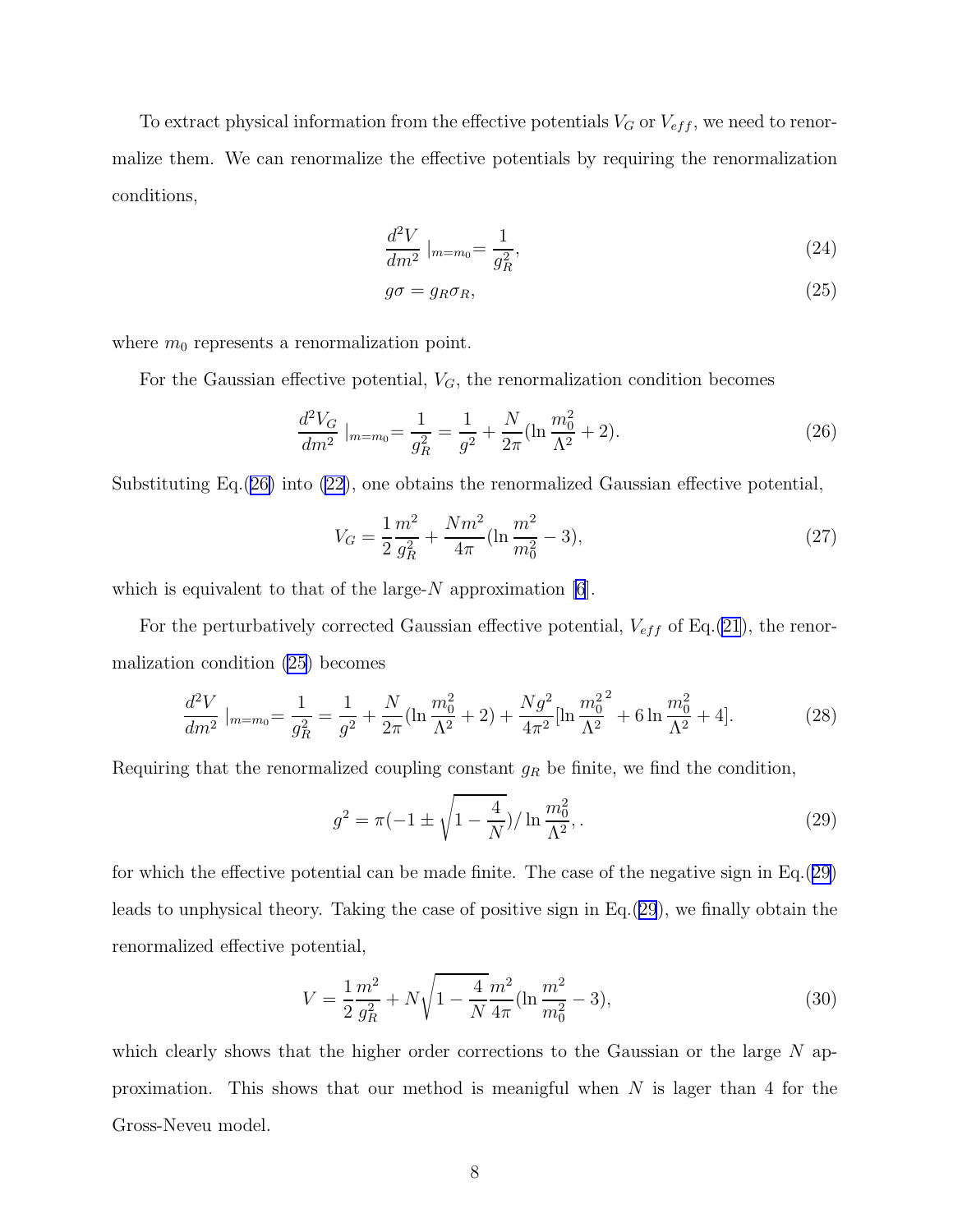#### III. EFFECTIVE POTENTIAL AT FINITE TEMPERATURE

<span id="page-8-0"></span>To illustrate how our method improves the Gaussian approximation, we compute the first non-trivial perturbative correction term to the Gaussian effective potential at finite temperature and evaluate the critical temperature, by using the imaginary time formulation of the finite temperature quantum field theory. The generating functional for the thermal Green's functions is given by,

$$
Z_{\beta}[J] = N \int_{periodic} \mathcal{D}\varphi e^{\int_0^{\beta} dt \int dx \mathcal{L}(\varphi, \dot{\varphi}) + \varphi J}, \qquad (31)
$$

where  $\tau$  is the imaginary time with period  $\beta$ , the inverse temperature,  $\dot{\varphi} = \frac{\partial \varphi}{\partial \tau}$ , and the functional integration is performed only for the periodic field  $\varphi$ . Since the finite temperature generating functional (31) is of the same form as the zero-temperature generating functional ([2](#page-2-0)) except that it is defined in Euclidean space with periodic boundery condition, we can evaluate the perturbative expansion by following the same procedure as in the last section, except that the Feynman rule is now modified by,

$$
propagator: \frac{i}{\gamma \cdot p - m}, \ p_{\mu} = (p_0 = i\omega_n, p_1), \ \omega_n = (2n + 1)\pi\beta^{-1}
$$
  
*loop integration*:  $\frac{i}{\beta} \sum_{i=-\infty}^{\infty} \int \frac{dp}{2\pi}.$  (32)

One can then find the finite temperature effective potential, up to the first perturbative correction,

$$
V_{eff}^{\beta}(\sigma) = \frac{1}{2}\sigma^2 - 2N \int \frac{dp}{2\pi} \left[\frac{\omega}{2} + \frac{1}{\beta} \ln(1 + e^{-\beta \omega})\right] + \frac{Ng^4 \sigma^2}{2} \left[\int \frac{dp}{2\pi} \frac{1}{\omega} (1 - \frac{2}{e^{\beta \omega} + 1})\right]^2, \tag{33}
$$

where  $\omega = \sqrt{p^2 + g^2 \sigma^2}$ .

To renormalize the effective potential (33), it is convenient to seperate the zerotemperature and the finite temperature parts of the effective potential:

$$
V_{eff}^{\beta} = V_0 + V_{\beta},\tag{34}
$$

where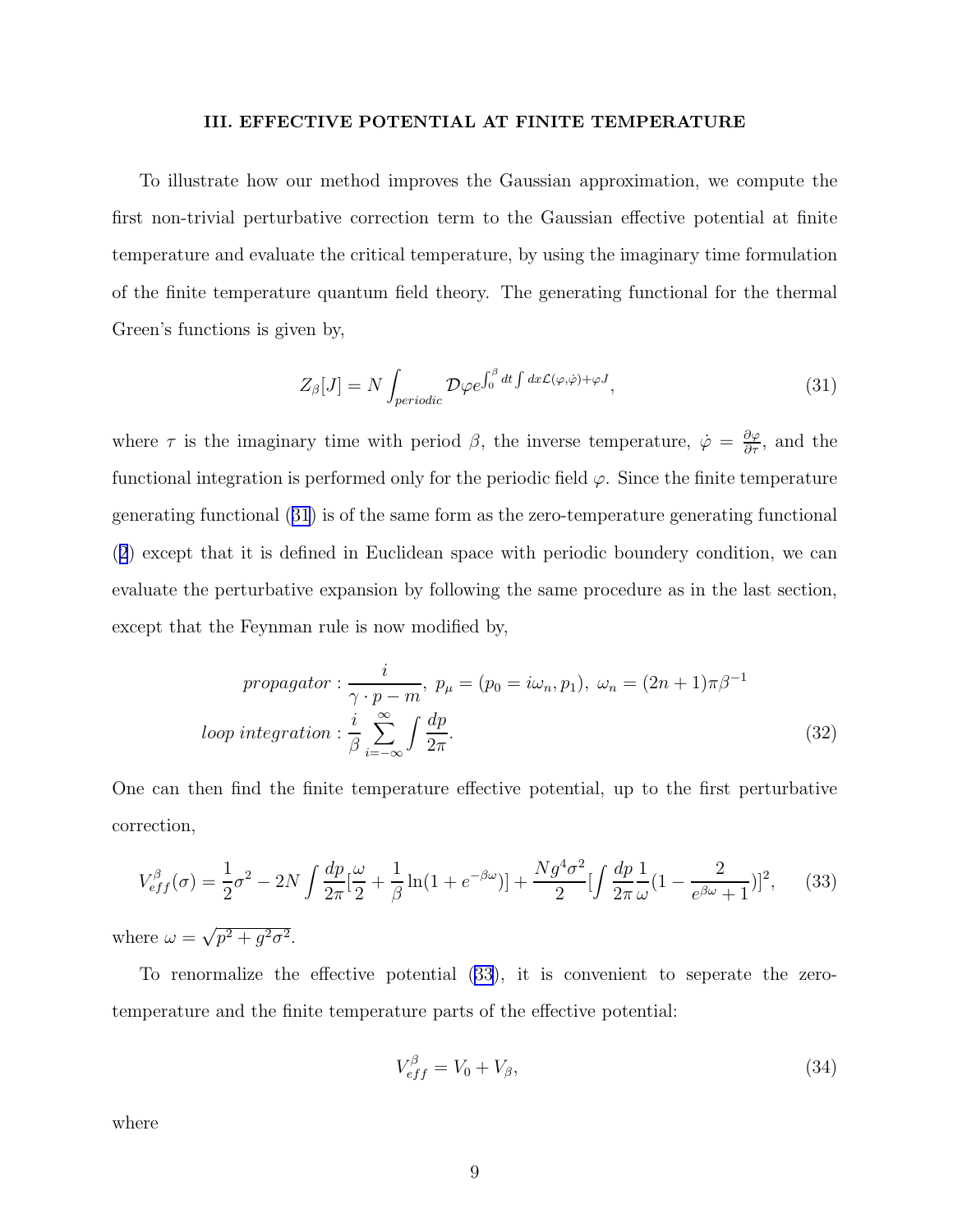$$
V_0 = \frac{1}{2}\sigma^2 - 2N \int \frac{dp}{2\pi} \frac{\omega}{2} + \frac{g^2 m^2 N}{2} \left[ \int \frac{dp}{2\pi} \frac{1}{\omega} \right]^2, \tag{35}
$$

<span id="page-9-0"></span>
$$
V_{\beta} = -2N\frac{1}{\beta} \int \frac{dp}{2\pi} \ln(1 + e^{-\beta \omega}) - g^2 m^2 N \left[ \int \frac{dp}{2\pi} \frac{1}{\omega} \right] F(\beta, m) + \frac{g^2 m^2 N}{2} [F(\beta, m)]^2, \tag{36}
$$

with  $m = g\sigma$  and  $F(\beta, m)$  is defined by

$$
F(\beta, m) \equiv \int \frac{dp}{2\pi} \frac{1}{\omega} \frac{2}{e^{\beta \omega} + 1}.
$$
\n(37)

We note that the zero temperature part of the effective potential (35) is the same as([34\)](#page-8-0) of the last section, and we need only to renormalize this part of the effective potential. Thus we have the renormalized effective potential at finite temperature,

$$
V_{eff}^{\beta} = \frac{1}{2} \frac{m^2}{g_R^2} + N \sqrt{1 - \frac{4}{N} \frac{m^2}{4\pi} (\ln \frac{m^2}{m_0^2} - 3) + V_{\beta}},
$$
(38)

where $m = g_R \sigma_R$ . Since  $F(\beta, m)$  is finite, the renormalization condition ([29](#page-7-0)) reduces the finite temperature part of the effective potential,  $V_{\beta}$ , to

$$
V_{\beta} = -2N\frac{1}{\beta} \int \frac{dp}{2\pi} \ln(1 + e^{-\beta \omega}) - \frac{N}{2\pi} [1 - \sqrt{1 - \frac{4}{N}}] m^2 F(\beta, m). \tag{39}
$$

The symmetry that is broken at zero temperature is restored as temperature increases beyond the critical temperature. It is well known that the critical temperature should be zero in 2-dimensional space-time[[7\]](#page-13-0), while in the large-N[[8\]](#page-13-0) and the Gaussian approximations of the Gross-Neveu model imply the non-vanishing critical temperature. To see how the perturbatively improved Gaussian approximation improves this result, we now evaluate the critical temperature from the effective potential (39).

Dynamical symmetry breaking in the Gross-Neveu model is manifested by the fact that the minimum of the zero temperature effective potential occurs at non-vanishing value of the composite field,  $\sigma_R = \sigma_m$ , which breaks the symmetry of the classical potential, i.e., the symmetry under  $\sigma \to -\sigma$ .  $\sigma_m$  is determined by,

$$
\frac{dV_0}{d\sigma}|_{\sigma=\sigma_m} = 1 + N\sqrt{1 - \frac{4}{N}\frac{g^2}{2\pi}}(\ln\frac{\sigma_m^2}{\sigma_0^2} - 2) = 0.
$$
\n(40)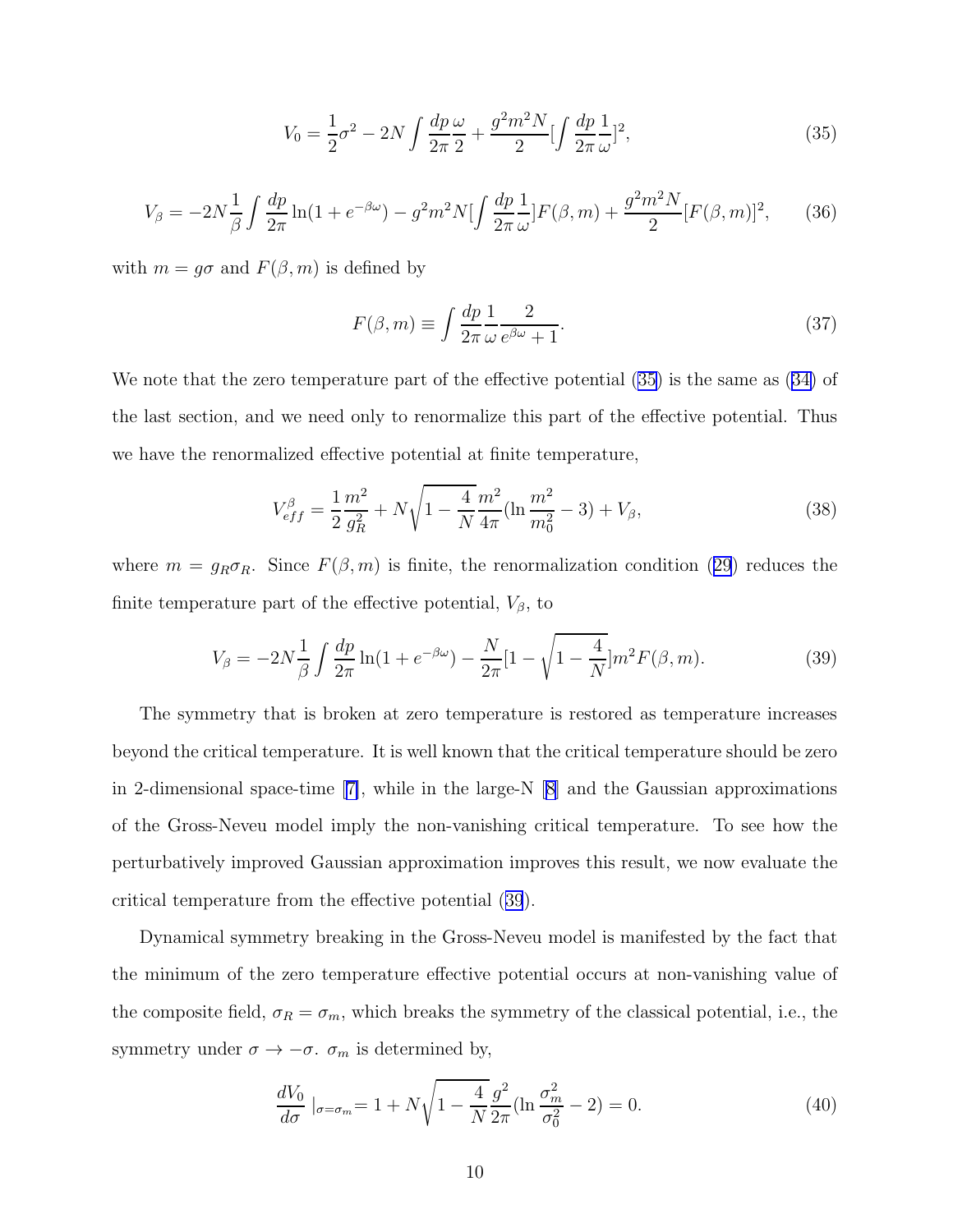As the temperature increases the value of  $\sigma_m(\beta)$ , at which  $V_{eff}^{\beta}$  is minimized, decreases. At the critical temperature,  $T_c = \frac{1}{\beta_c}$  $\frac{1}{\beta_c}$ ,  $\sigma_m(\beta)$  vanishes, which implies the symmetry restoration. Thus the critical temperature is determined by

$$
\frac{dV}{d\sigma} \mid_{\sigma_R = \sigma_m(\beta_c) = 0} = 0,\tag{41}
$$

which, together with Eqs. [\(38](#page-9-0)) and([39\)](#page-9-0), gives the value of the critical temperature,

$$
T_c = 0.57g_R\sigma_m. \tag{42}
$$

Due to Eq.([40](#page-9-0)), this can be written as,

$$
T_c = 0.57 g_R \sigma_0 exp[1 - \frac{\pi}{g_R^2} \frac{1}{N\sqrt{1 - \frac{4}{N}}}],
$$
\n(43)

where  $\sigma_0$  represents the renormalization point. The critical temperature in the Gaussian approximation can similarly be obtained :

$$
T_c^{gaussian} = 0.57 g_R \sigma_m^{gaussian}
$$
  
= 
$$
0.57 g_R \sigma_0 exp[1 - \frac{\pi}{g_R^2} \frac{1}{N}].
$$
 (44)

Although the critical temperature  $T_c$  from the perturbatively corrected Gaussian approxmation does not vanish, it is smaller than that of the Gaussian approximation. This shows that the perturbatively improved Gaussian approximation significantly improves the critical temperature for small N, the flavour number of the fermion field even at the first order correction level.

#### IV. DISCUSSION

We have extended the method of the perturbative expansion around GEA developed in ref.[[4\]](#page-12-0) to the fermionic field theory, taking the Gross-Neveu model as an example. This method is based on the observation that the Gaussian effective action consists of cactus-type diagrams, which is extracted out of the functional derivative part of the effective action, i.e.,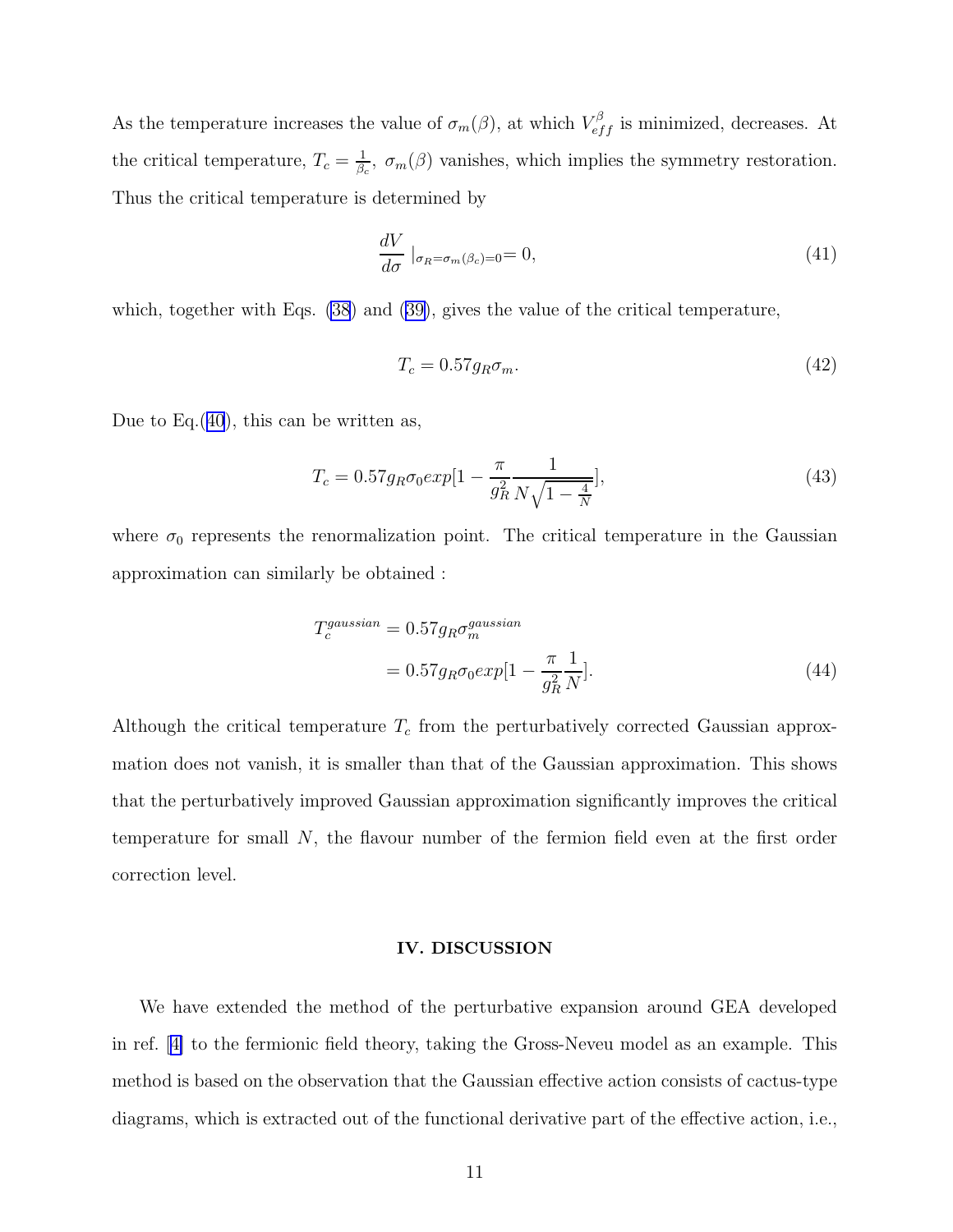the last two factors of the last line of Eq.[\(9](#page-3-0)), by introducing the primed functional derivative defined in Eq.([12\)](#page-4-0). This procedure effectively rearranges the diagrams in such a way that the zeroth order term of the effective action consists of the GEA. Due to the introduction of the composite field,  $\sigma = -g\bar{\psi}\psi$ , as an order parameter, the expansion works only for the flavour number  $N$  larger than 4.

In the last section the finite temperature effective potential of the Gross-Neveu model is obtained up to the first non-trivial perturbative correction terms, and the critical temperature, at which the dynamically broken symmetry is restored, is evaluated. The result shows a significant improvement of the critical temperature compared to the Gaussian and the lagre-N results for small value of the flavour number.

#### ACKNOWLEDGEMENTS

This work was supported in part by the Korea Science and Engineering Foundation under Grant No. 95-0701-04-01-3 and 065-0200-001-2, the Center for Theoretical Physics (SNU), and the Basic Science Research Institute Program, Ministry of Education, under project No. BSRI-97-2425.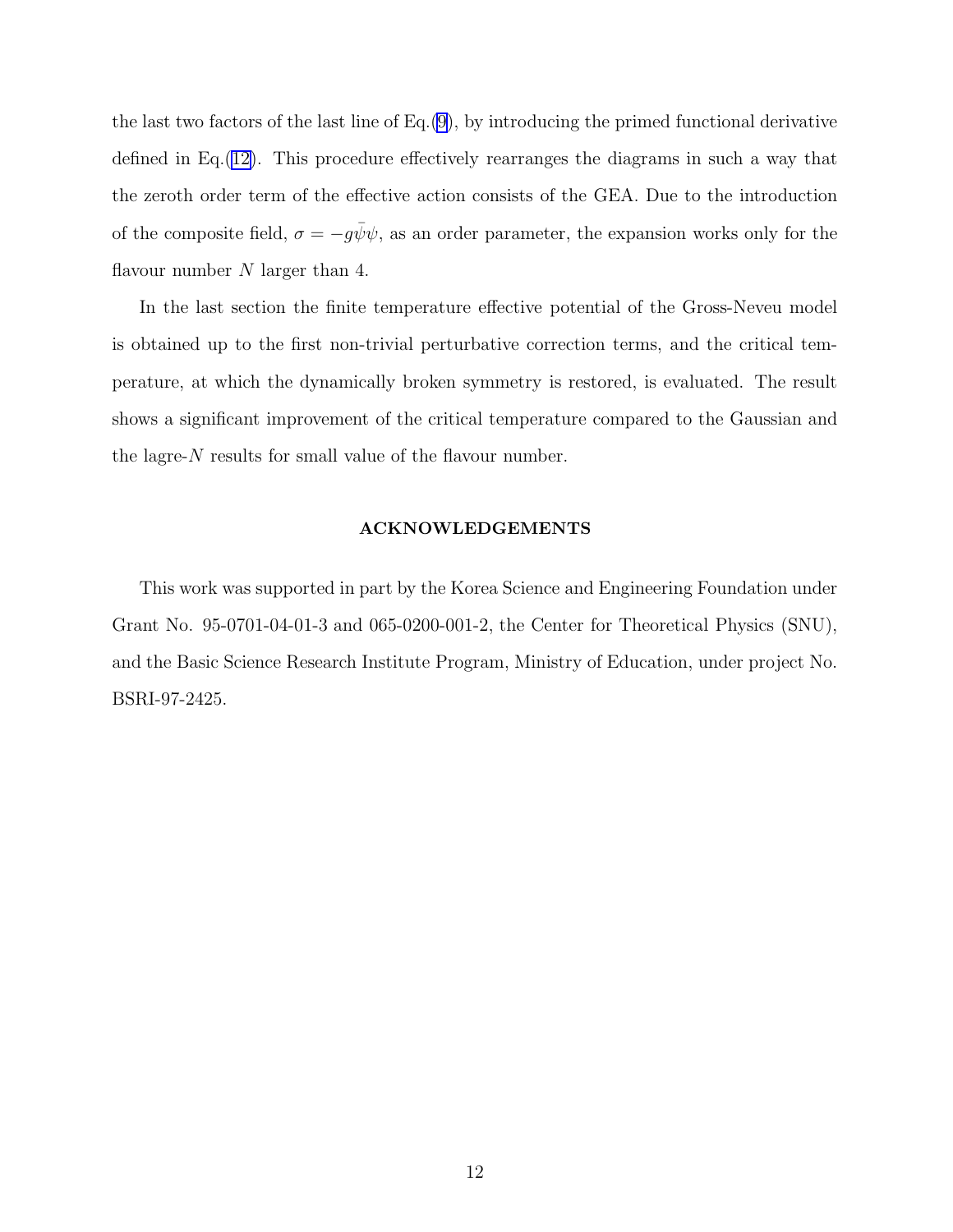#### REFERENCES

- <span id="page-12-0"></span>[1] T. Barnes and G. I. Ghandour, Phys. Rev. D22, 924 (1980); P. M. Stevenson, Phys. Rev. D30, 1712 (1984);Phys. Rev. D32, 1389 (1985); S.-Y.Pi and M.Samiullah, Phys. Rev. D36, 3128 (1987); O.Eboli, R.Jackiw and S.-Y.Pi, Phys. Rev. D37, 3557 (1988); S.K. Kim, W. Namgung, K.S. Soh and J.H. Yee, Phys. Rev. D41, 3792 (1990);Phys. Rev. D43, 2046 (1991);Ann. Phys. 214, 142 (1992); S.K. Kim, J. Yang, K.S. Soh and J.H. Yee, Phys. Rev. D40, 2647 (1989); S. Hyun, G.H. Lee and J.H. Yee, Phys. Rev. D50, 6542 (1994); H.-J. Lee, K. Na and J.H. Yee, Phys. Rev. D51, 3125 (1995); H.-J. Lee, S. Lee and J.H. Yee, J. Kor. Phys. Soc. 29, 5751 (1996) and references therein.
- [2] J.M.Cornwall, R.Jackiw, and E. Tomboulis, Phys. Rev. D10, 2428 (1974); L. Polley and D.E.L. Pottinger, eds., *Variational calculations in quantum field theory*, World Scientific, Singapore (1987); L. Polley and U. Ritschel, Phys. Lett. B221, 44 (1989); U. Ritschel, Phys. Lett. B227, 251 (1989); Z. Phys. 47, 457 (1990); H. Verschelde and M. Coppens, Phys. Lett. **B287**, 133 (1992); A.Okopińska, Phys. Rev. **D35**, 1835 (1987); Phys. Rev. D38, 2507 (1988); Ann. Phys.(N.Y.) 228, 19 (1993). I. Stancu and P. M. Stevenson, Phys. Rev. D42, 2710 (1990); I. Stancu, Phys. Rev. D43, 1283 (1991); K.G.Klimenko, Z. Phys. C60, 677 (1993), Mod.Phys.Lett. A9,1767,(1994).
- [3] H. Kleinert, Phys. Lett. A173, 332(1993); P. Cea, Phys. Lett. B236, 191 (1990); P.Cea and L.Tedesco, Phys. Lett. B335, 423 (1994);Phys. Rev. D55, 4967 (1997); S.K.You,K.J.Jeon,C.K.Kim,and K.Nahm,Eur.Z. Phys. 19, 179 (1998).
- [4] G. H. Lee and J. H. Yee, Phys. Rev. D56, 6573 (1997).
- [5] B.S. DeWitt, Phys. Rev. 162, 1195 (1967); G.t' Hooft, in Acta Universitatis Wratislavensis no. 38, 12th Winter School of Theoretical physics in Karpacz; Functional and probabilistic methods in quantum field theory vol. I (1975); L.F.Abbott, Nucl. Phys. B189, 185 (1981); C. Lee, Nucl. Phys. B207, 157 (1982); W.Ditrich and M. Reuter, Selected Topics in Gauge Theories, Springer-Verlag (1985).